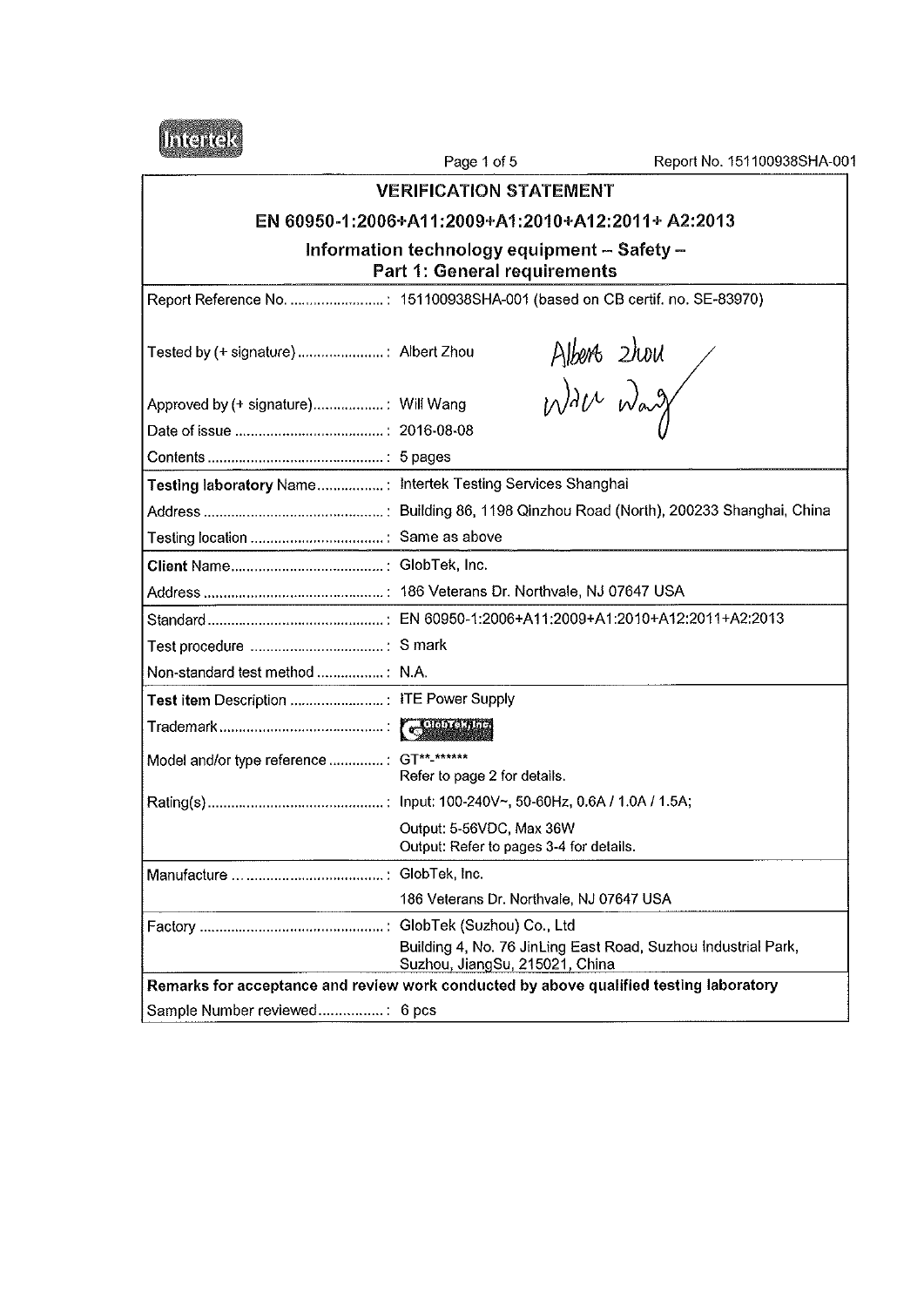

|                                                                                                   | Page 2 of 5              | Report No. 151100938SHA-001                                                                                                                                                                                 |
|---------------------------------------------------------------------------------------------------|--------------------------|-------------------------------------------------------------------------------------------------------------------------------------------------------------------------------------------------------------|
|                                                                                                   | standards are fulfilled. | standard and nationals' deviations, if any. The sample as shown in<br>following page(s) is still corresponding with the one mentioned in<br>CB test report. We concluded this statement verifies that above |
|                                                                                                   |                          |                                                                                                                                                                                                             |
| Statement for deviations, if any: National difference for Sweden has been evaluated in CB report. |                          |                                                                                                                                                                                                             |

#### **Model similarity:**

GT\*\*-\*\*\*\*\*\*

The 1st "\*" part can be 'M' or '-' or 'H' for market identification and not related to safety.

The 2nd"\*" can be 96180 or 96300 or 91120 or 91128 for market identification

The 3rd "\*" denotes the rated output wattage designation, which can be "01" to "36", with interval of 1. The 4th "\*" denotes the standard rated output voltage designation, when the 2nd"\*" = 96180 which can be "07","11", "17.9","30", "38", "48", "54" or "56"; when the 2nd"\*"=96300 or 91120 which can be "07.5","10.5", "14.5","19.5", "24", "36", "48", "54" or "56".

The 5th "\*"is optional deviation, subtracted from standard output voltage, which can be "-0.01" to "-12.0" with interval of 0.01, or blank to indicate no voltage different.

The 4th "\*" and 5th "\*" together denote the output voltage, with a range of 5 - 56 volts.

The 6th"\*"= blank, it means wall plug in with interchangeable blade

- =-T2 means desktop class II with C8 AC inlet
- =-T2A means desktop class II with C18 AC inlet
- =-T3 means desktop class I with C14 AC inlet
- =-T3A means desktop class I with C6 AC inlet
- =-R2 means hybrid desktop housing class II with C8 AC inlet
- =-R3A means hybrid desktop housing class I with C6 AC inlet
- =-F means Open Frame class I
- =-FW means Open Frame class II
- =-P2 means Encapsulated class II
- =-P3 means Encapsulated class I
- The 7th"\*" = Blank or -AP or -PP or -SP

-AP (with baby board) stands for Active POE (full IEEE compliant)

-PP (no baby board) stands for Passive POE

-SP (no baby board) stands for Simple POE

When the 2nd"\*"=91128,

the model will be GTM91128LI1CEL Output: 4.2V, 1000mA;

or Model GTM91128LI2CEL Output: 8.4V, 1000mA;

or Model GTM91128LI3CEL Output: 12.6V, 1000mA;

The last  $*$  denote any six character = 0-9 or A-Z or ()[] or – or blank for marketing purposes.

**Ratings** 

When 2nd"\*" = 96180, Input: 100-240V~,50-60Hz, 0.6A Output: 5-56Vdc When 2nd"\*" = 96300 or 91120, Input: 100-240V~,50-60Hz,1.5A or 1.0A Output: 5-56Vdc When the model with POE, the output voltage is Max. 56Vdc, others will be up to 48Vdc.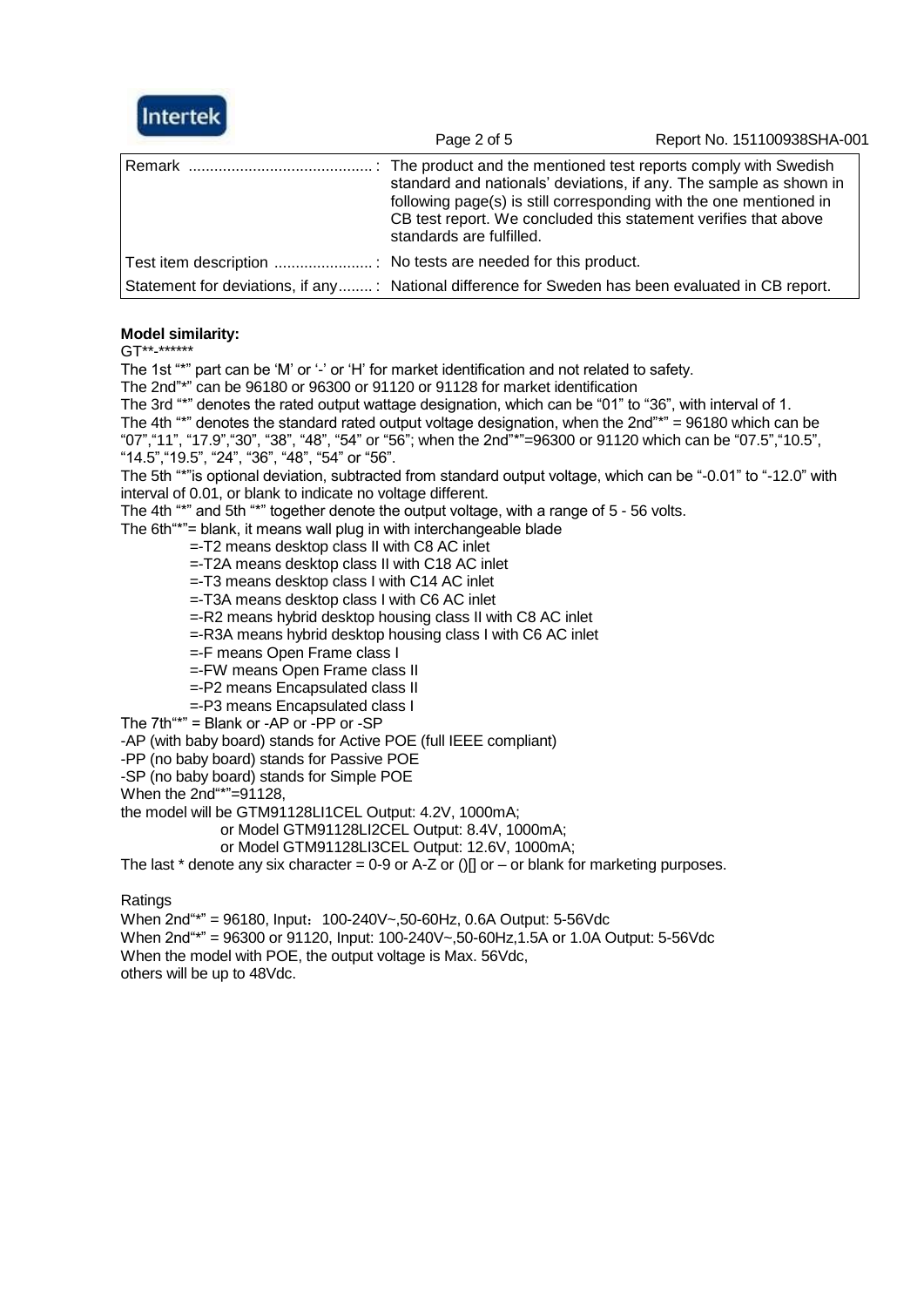

#### **Model list:**

**GT\*96180-\*\*\*\* Interchangeable plug models**

| ־טטו טט<br><b>Interentally capital plug incuess</b> |  |                       |                     |                   |
|-----------------------------------------------------|--|-----------------------|---------------------|-------------------|
| Model                                               |  | <b>Output Voltage</b> | Max. output current | Max. output power |
| GT*96180-*07**                                      |  | $5-7V$                | 3.6A                | 18W               |
| GT*96180-*11**                                      |  | $7.1 - 11V$           | 2.53A               | 18W               |
| GT*96180-*17.9**                                    |  | 11.1-17.9V            | 1.62A               | 18W               |
| GT*96180-*30**                                      |  | 18-30V                | 1.0A                | 18W               |
| GT*96180-*38**                                      |  | 30.1-38V              | 0.6A                | <b>18W</b>        |
| GT*96180-*48**                                      |  | 38.1-48V              | 0.47A               | 18W               |
| GT*96180-***-T2/T2A/T3/T3A* Desktop models          |  |                       |                     |                   |
| Model                                               |  | Output Voltage        | Max. output current | Max. output power |
| GT*96180-*07*-T2/T2A/T3/T3A*                        |  | $5-7V$                | 3.6A                | 18W               |

| GI^96180-^07^-12/12A/13/13A^   | $5 - 7V$    | 3.6A  | <b>18W</b> |
|--------------------------------|-------------|-------|------------|
| GT*96180-*11*-T2/T2A/T3/T3A*   | $7.1 - 11V$ | 2.53A | 18W        |
| GT*96180-*17.9*-T2/T2A/T3/T3A* | 11.1-17.9V  | 1.62A | 18W        |
| GT*96180-*30*-T2/T2A/T3/T3A*   | 18-30V      | 1.0A  | 18W        |
| GT*96180-*38*-T2/T2A/T3/T3A*   | 30.1-38V    | 0.6A  | 18W        |
| GT*96180-*48*-T2/T2A/T3/T3A*   | 38.1-48V    | 0.47A | 18W        |

### **GT\*96300-\*\*\*-T2/T2A/T3/T3A/R2/R3A\* Desktop models**

| Model                                 | Output Voltage | Max. output current | Max. output<br>power |
|---------------------------------------|----------------|---------------------|----------------------|
| GT*96300-*07.5*-T2/T2A/T3/T3A/R2/R3A* | $5 - 7.5V$     | 4.5A                | 22.5W                |
| GT*96300-*10.5*-T2/T2A/T3/T3A/R2/R3A* | 7.6-9V         | 3.94A               | 30W                  |
| GT*96300-*10.5*-T2/T2A/T3/T3A/R2/R3A* | $9.1 - 10.5V$  | 3.95A               | 36W                  |
| GT*96300-*14.5*-T2/T2A/T3/T3A/R2/R3A* | 10.6-14.5V     | 3.39A               | 36W                  |
| GT*96300-*19.5*-T2/T2A/T3/T3A/R2/R3A* | 14.6-19.5V     | 2.46A               | 36W                  |
| GT*96300-*24*-T2/T2A/T3/T3A/R2/R3A*   | 19.6-24V       | 1.83A               | 36W                  |
| GT*96300-*36*-T2/T2A/T3/T3A/R2/R3A*   | 24.1-36V       | 1.49A               | 36W                  |
| GT*96300-*48*-T2/T2A/T3/T3A/R2/R3A*   | 36.1-48V       | 0.99A               | 36W                  |

#### **GT\*91120-\*\*\*-T2/T3A/F/FW/P2/P3\* External/Hybird desktop or direct plug-in model or Open Frame or Encapsulated**

| Model                              | Output Voltage | Max. output current | Max. output power |
|------------------------------------|----------------|---------------------|-------------------|
| GT*91120-*07.5*-T2/T3A/F/FW/P2/P3* | $5 - 7.5V$     | 4A                  | 30W               |
| GT*91120-*10.5*-T2/T3A/F/FW/P2/P3* | 7.6-10.5V      | 3.94A               | 30W               |
| GT*91120-*14.5*-T2/T3A/F/FW/P2/P3* | 10.6-14.5V     | 2.83A               | 30W               |
| GT*91120-*19.5*-T2/T3A/F/FW/P2/P3* | 14.6-19.5V     | 2A                  | 30W               |
| GT*91120-*24*-T2/T3A/F/FW/P2/P3*   | 19.6-24V       | 1.6A                | 30W               |
| GT*91120-*36*-T2/T3A/F/FW/P2/P3*   | 24.1-36V       | 1.25A               | 30W               |
| GT*91120-*48*-T2/T3A/F/FW/P2/P3*   | 36.1-48V       | 0.83A               | 30W               |

#### **GT\*96180-\*\*\*-T2/T2A/T3/T3A/R2/R3A-AP/PP/SP**

| Model                                                | <b>Output Voltage</b> | Max. output current | Max. output power |
|------------------------------------------------------|-----------------------|---------------------|-------------------|
| GT-96180-*30-12.0-<br>T2/T2A/T3/T3A/R2/R3A-AP/PP/SP* | 18V                   | 1Α                  | 18W               |
| GT-96180-*30-6.0-<br>T2/T2A/T3/T3A/R2/R3A-AP/PP/SP*  | 24V                   | 0.75A               | 18W               |
| GT-96180-*38-2.0-<br>T2/T2A/T3/T3A/R2/R3A-AP/PP/SP*  | 36V                   | 0.5A                | 18W               |
| GT-96180-*48-T2/T2A/T3/T3A/R2/R3A-<br>AP/PP/SP*      | 48V                   | 0.375A              | 18W               |
| GT-96180-*54-T2/T2A/T3/T3A/R2/R3A-<br>AP/PP/SP*      | 54V                   | 0.33A               | 18W               |
| GT-96180-*56-T2/T2A/T3/T3A/R2/R3A-<br>AP/PP/SP*      | 56V                   | 0.32A               | <b>18W</b>        |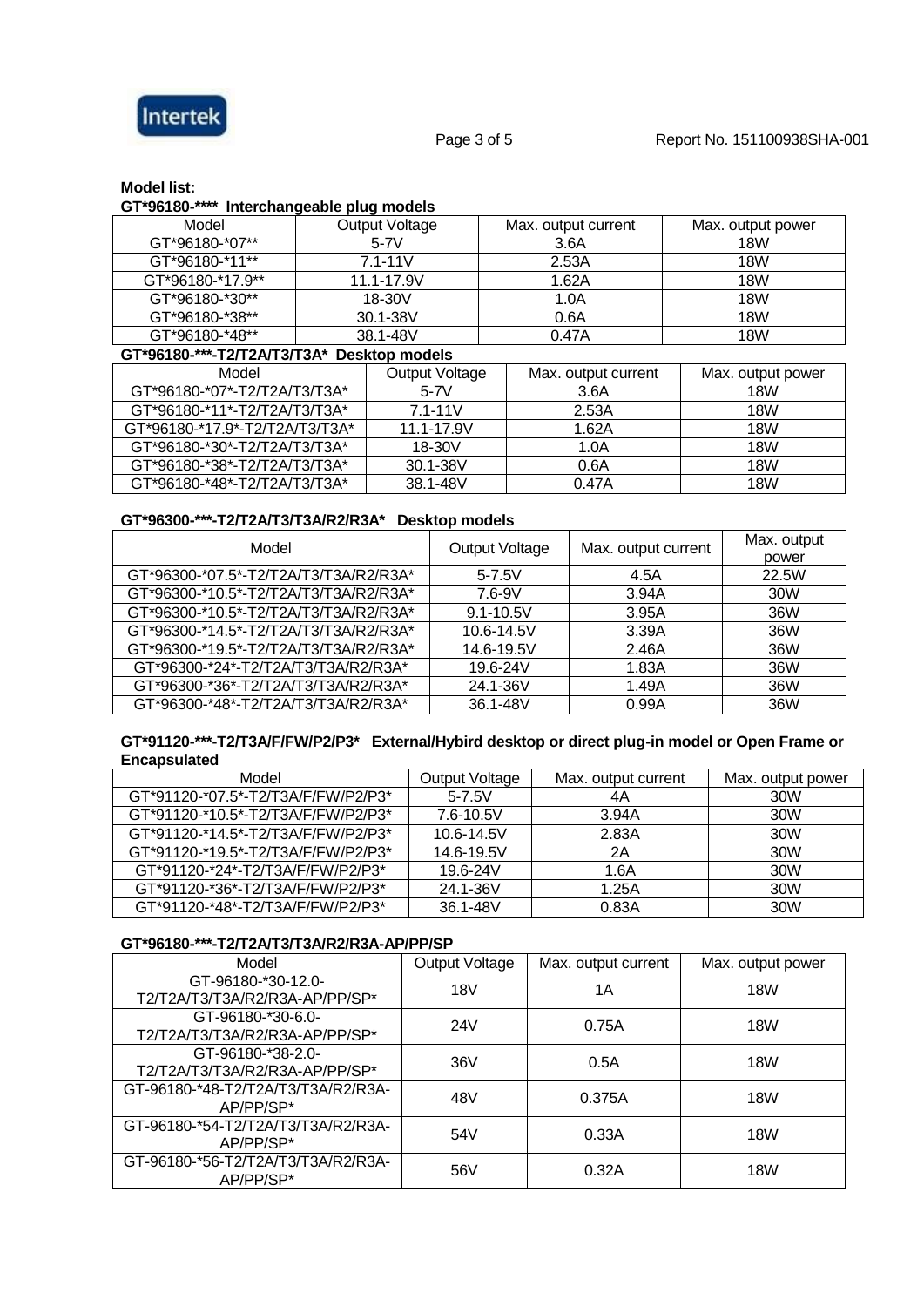

Page 4 of 5 Report No. 151100938SHA-001

**GT\*96300-\*\*\*-T2/T2A/T3/T3A/R2/R3A-AP/PP/SP**

| Model                                                 | <b>Output Voltage</b> | Max. output current | Max. output power |
|-------------------------------------------------------|-----------------------|---------------------|-------------------|
| GT-96300-*19.5-1.5-<br>T2/T2A/T3/T3A/R2/R3A-AP/PP/SP* | 18V                   | 2Α                  | 36W               |
| GT-96300-*24-T2/T2A/T3/T3A/R2/R3A-<br>AP/PP/SP*       | 24V                   | 1.5A                | 36W               |
| GT-96300-*36-T2/T2A/T3/T3A/R2/R3A-<br>AP/PP/SP*       | 36V                   | 1Α                  | 36W               |
| GT-96300-*48-T2/T2A/T3/T3A/R2/R3A-<br>AP/PP/SP*       | 48V                   | 0.75A               | 36W               |
| GT-96300-*54-T2/T2A/T3/T3A/R2/R3A-<br>AP/PP/SP*       | 54V                   | 0.66A               | 36W               |
| GT-96300-*56-T2/T2A/T3/T3A/R2/R3A-<br>AP/PP/SP*       | 56V                   | 0.64A               | 36W               |